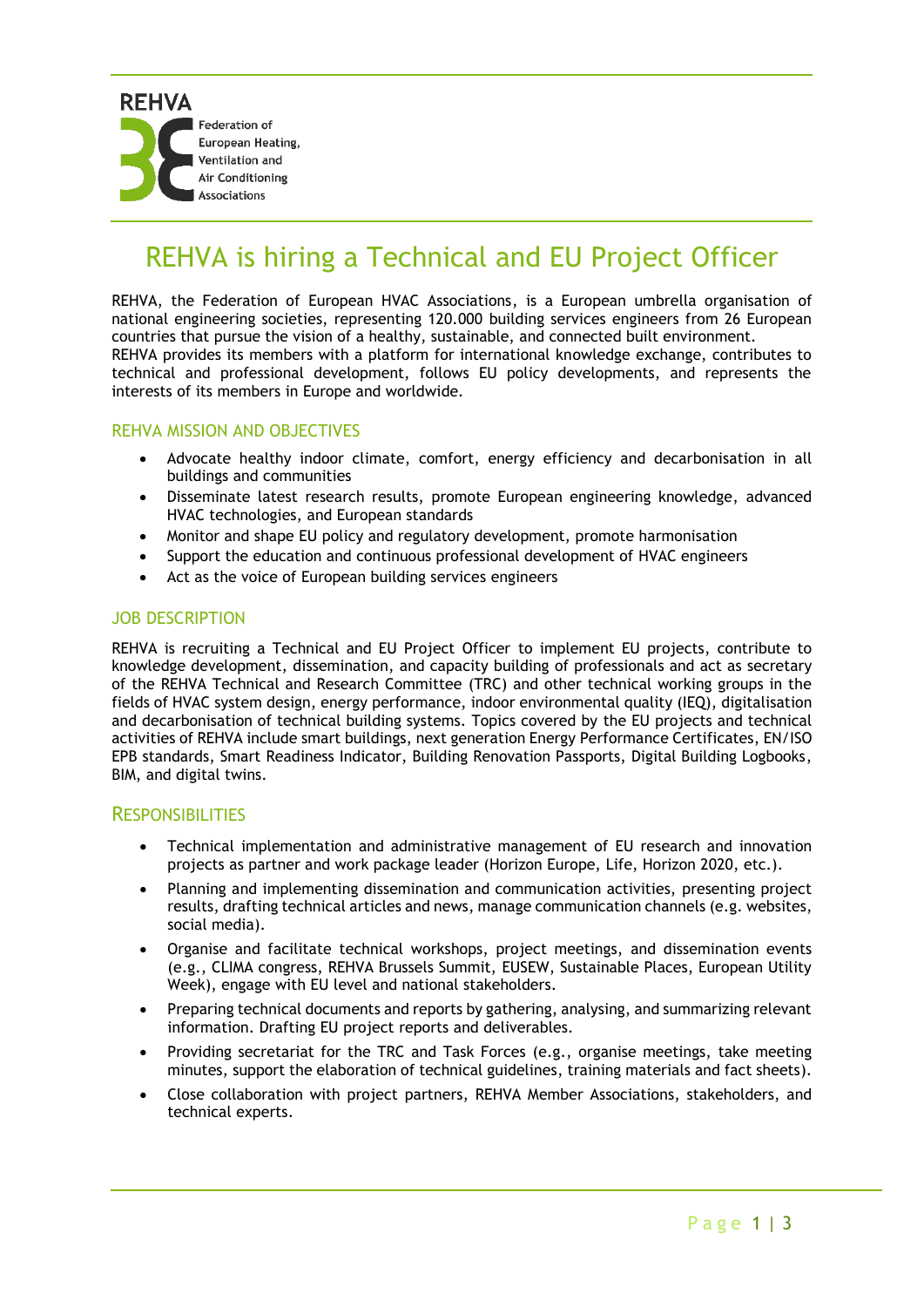## JOB REQUIREMENTS

- Advanced University degree in building engineering, preferably specialised in building services and/or energy. Other relevant fields combined with proven work experience related to building technologies and research may be considered a good fit as well.
- 1-3 years relevant work experience linked to building technologies, IEQ, energy performance, decarbonisation, smart buildings, and digital transformation. Experience with EU funded research projects is a strong asset.
- Knowledge of the EU energy and climate policies. Specialisation in energy efficiency, building energy performance, energy renovation, decarbonisation and digitalisation related policies and instruments is an asset.
- Proficiency with Microsoft Office, advanced digital literacy, experience with website content management systems.
- Experience with database management, energy simulation software, BIM tools is an asset.
- Excellent level of spoken and written English.
- Work experience in a professional association is an asset.

## DESIRABLE SKILLS

- Excellent communication, drafting and presentation skills, ability to understand and communicate complex issues in a concise and simple manner. Experience with professional social media communication.
- Good coordination skills, ability to facilitate and support the work of technical expert groups. Previous experience in an EU level professional association is an asset.
- Well organised and a quick learner, ability to multi-task and prioritize in a dynamic work environment.
- Pragmatic problem-solving attitude.
- Strong organizational skills and good time management.

# WHAT REHVA OFFERS

- A full-time fixed term contract under Belgian law (CDD) with possible extension to undetermined contract depending on performance.
- Remuneration according to experience with an attractive benefits package.
- REHVA offers an international work environment with mentoring and support for professional development, networking opportunities with experts from industry, academia, and policy makers.
- You'll be part of a small, dynamic, and flexible team.
- The position involves frequent travelling. The location of work is Brussels with the possibility part-time remote working.

# APPLICATION PROCESS

Applicants must have an EU citizenship or a valid work permit in Belgium.

Submit **your CV and a motivation letter** in English to [info@rehva.eu](mailto:info@rehva.eu) with the subject "Technical and EU Project Officer"**.**

## **Interviews will be organised on a rolling basis, so the position may be filled before the deadline. Submit your application as soon as possible.**

Deadline for application: **31 July 2022**. Interviews will be conducted on a rolling basis during July and August 2022. Tentative starting date: **September 2022.**

Only shortlisted candidates will be contacted.

More information about the technical scope of the position: Andrei Litiu, [avl@rehva.eu](mailto:avl@rehva.eu)